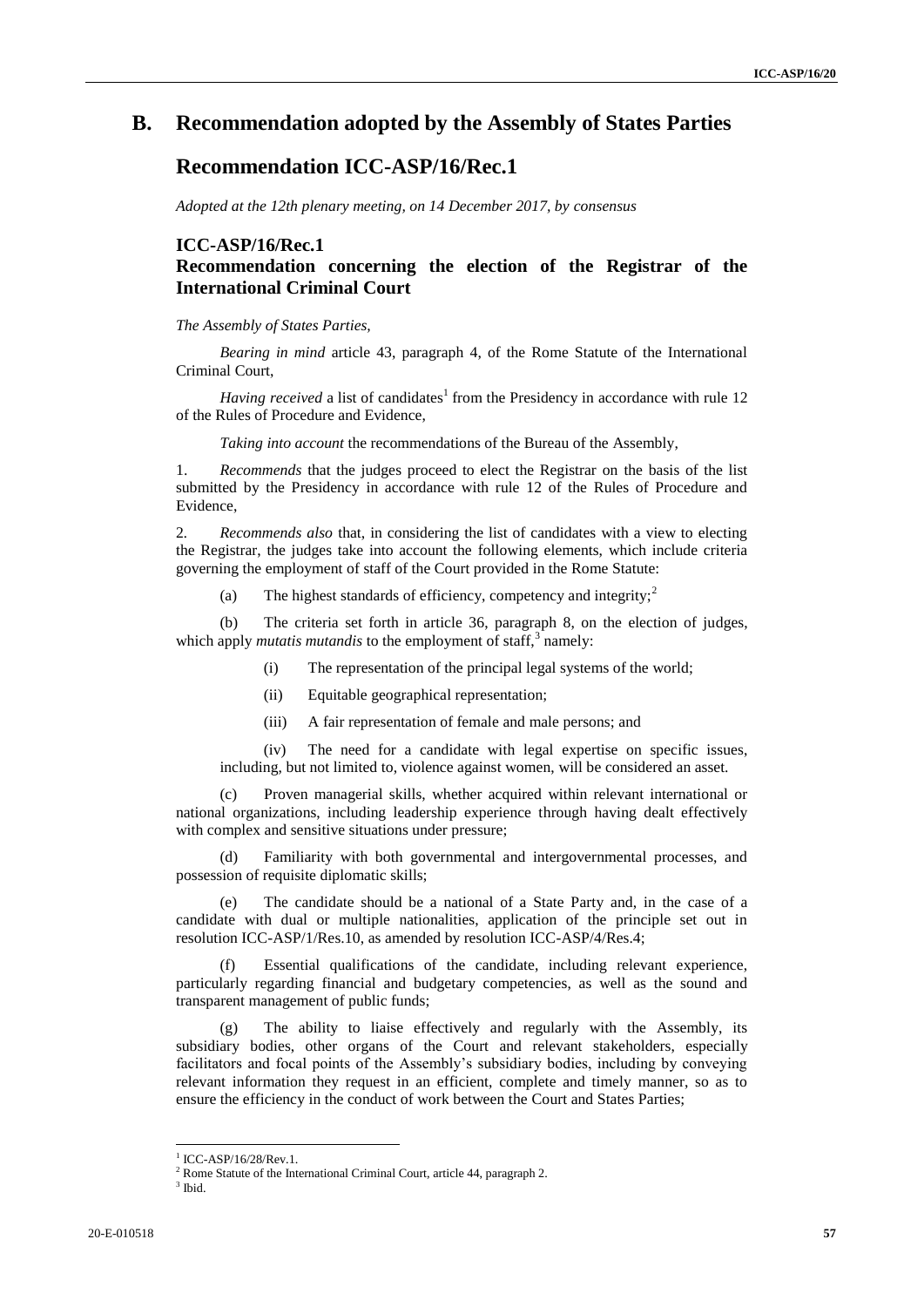(h) The ability to co-operate well with others, as well as work within and have the ability to lead a team, including by having a strategic awareness which identifies issues, opportunities and risks, and conveys the strategic direction and objectives to all stakeholders;

(i) The ability to communicate effectively, via written and oral means. The candidate shall be fluent in at least one of the working languages of the Court. A working knowledge of the other language is considered an asset. Knowledge of another official language of the Court (Arabic, Chinese, Russian, Spanish) would be an added advantage and asset;

(j) The ability to negotiate effectively through the establishment of constructive interpersonal relationships in a multicultural setting; and

The commitment to strengthen equitable geographic representation and a fair representation of female and male persons at all levels of the Court's staff, bearing in mind that equitable geographic and gender representation can be implemented by means of a rotation of the incumbents of the post of Registrar.

## **Annex**

# **Vacancy Announcement**

## **Job Title: Registrar (ASG)**

| Vacancy announcement number: | - 13121                                    |
|------------------------------|--------------------------------------------|
| Deadline for Applications:   | 28/06/2017                                 |
| Organisational Unit:         | Registry                                   |
| Duty Station:                | The Hague, the Netherlands                 |
| Type of Appointment:         | Fixed-term appointment                     |
| Post Number:                 | E-9466                                     |
| Minimum Net Annual Salary:   | €156,987.00                                |
| <b>Contract Duration:</b>    | Five years, eligible for re-election once. |

#### **Special Notice**

Application Procedures are outlined in details at the end of this vacancy announcement. Applicants are kindly requested to comply with the procedures when submitting an application.

## **THE ORGANISATION**

The International Criminal Court (ICC), governed by the Rome Statute, is the first permanent, treaty based, international criminal court established to help end impunity for the perpetrators of the most serious crimes of concern to the international community.

The ICC is an independent international organisation, and is not part of the United Nations system. Its seat is at The Hague in The Netherlands.

With a budget of over 140 million euro in 2017 and approximately 900 staff based in The Hague and at various field locations around the world, the ICC offers a challenging environment for senior executive level managers.

The ICC is seeking applications from qualified candidates for the position of Registrar.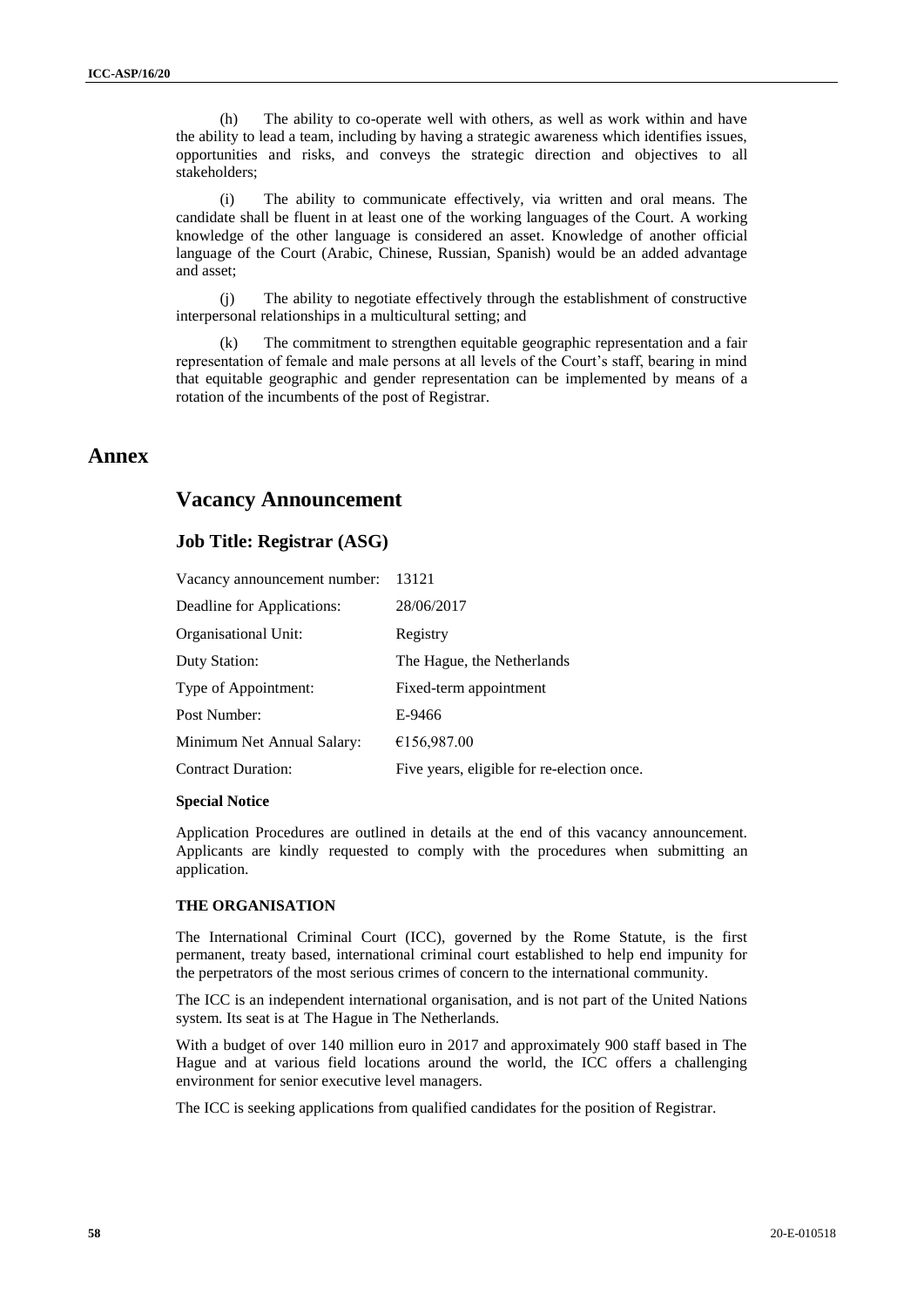### **THE REGISTRAR**

The Registrar, head of the Registry, is the principal administrative officer of the Court. He or she is responsible for the non-judicial aspects of the administration and servicing of the ICC. The Registrar, who shall serve on a full time basis, is elected by the plenary of the judges of the Court, taking into account any recommendation of the Assembly of States Parties (Art. 43.4 of the Rome Statute). He or she shall serve a five year term, eligible for reelection once for the same period. The current term of the Registrar expires in April 2018.

## **DUTIES AND RESPONSIBILITIES**

In accordance with the Rome Statute, the Registrar exercises his or her functions under the authority of the President of the Court (Art. 43.2 of the Rome Statute). A substantial component of the work of the incoming Registrar will be related to the efficient management of the Court, including the review of its existing policies and procedures and the implementation of improved working processes.

To be successful in the role, the Registrar will require significant senior leadership experience and a demonstrated ability to deliver results in a diverse range of areas that include the following:

#### **Administration**

Maximising the Court's ability to effectively manage its human resources by establishing a framework for measuring and improving staff engagement and leadership practices.

Ensuring that the Financial Regulations and Rules of the Court are administered in a coherent manner.

Developing and maintaining efficient and transparent budget planning and budget tracking processes that support efficient and effective implementation of the Court's mandate.

Managing all administrative areas, such as procurement, facilities management, and logistics.

Being responsible for the security and safety of the Court.

Consulting and coordinating with the Office of the Prosecutor (OTP) on matters of mutual concern.

## **Court Services**

Overseeing design, efficient delivery and quality of services in areas that include the management of judicial records; ensuring the smooth and efficient operation of court proceedings; and providing language services.

Discharging the statutory duties in relation to the defence, including assisting arrested and accused persons in obtaining legal advice and the assistance of legal counsel; providing support, assistance and information to defence counsel; liaising and cooperating with the ICC Bar Association, as well as national and international defence and bar associations as appropriate; and establishing and maintaining a system for the assignment of legal assistance and legal aid.

Being responsible for the management of the detention centre, including security and order.

Discharging statutory duties in relation to victims participation and reparation.

Being responsible for information management services.

#### **External Operations**

Managing the field offices and promoting understanding of the mandate and competences of the Court through public information and outreach.

Seeking and ensuring judicial cooperation for the enforcement of judicial decisions (such as warrants of arrest, summonses to appear, requests for freezing of assets or other forms of cooperation) and serving as the channel of communication of the Court.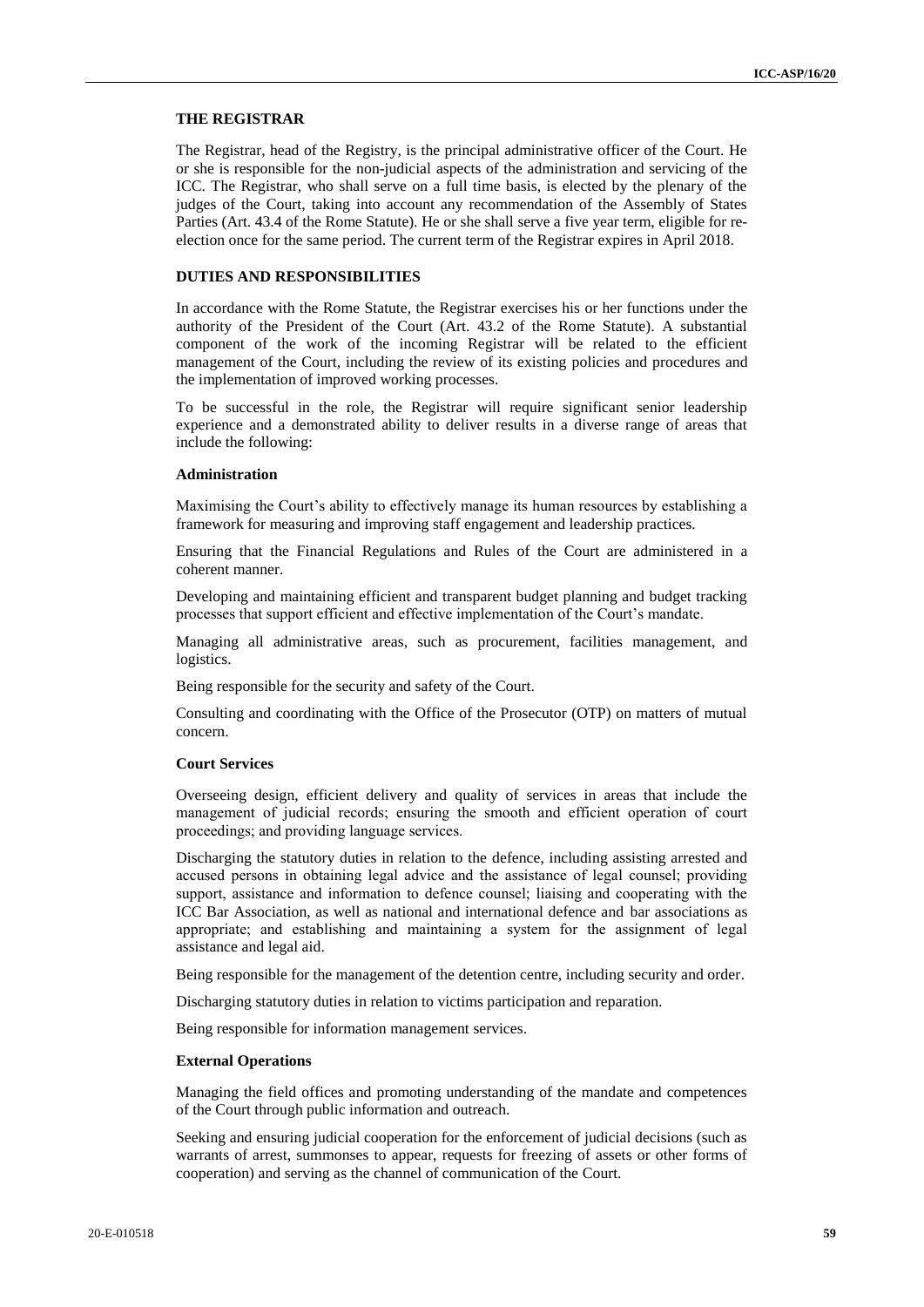Providing services to victims and witnesses in accordance with the statutory texts, including ensuring their protection and security, assisting them in obtaining legal advice, organizing their legal representation and facilitating their participation in the proceedings.

### **Reporting to and liaising with the Assembly of States Parties, its subsidiary bodies and other relevant stakeholders, in particular the host State**

Maintaining and developing structured and effective dialogue between States Parties and the Court by informing the Assembly of States Parties and its committees on the performance of the Court while preserving its judicial independence. This includes open and transparent reporting in the areas of human, financial and physical resources management, field operations, the Court's budget and security and safety, as well as discussing with the host State all relevant organisational and administrative matters of common concern.

## **ESSENTIAL QUALIFICATIONS**

The successful candidate will have to demonstrate that he or she possesses the following competencies and skills to the highest standard:

**Professionalism** – knowledge and experience in management and business administration, including competence in and adherence to the relevant standards of conduct and experience in identification and implementation of best practices; strong conceptual and analytical skills, with the ability to identify problems and propose solutions; conscientious efficiency in honouring commitments, meeting deadlines and achieving results.

**Financial competencies** – established financial and budgetary competencies (as demonstrated by previous experience in efficient management of public funds), in light of the fact that the funds of the Court are provided by States Parties.

**Strategic awareness** - ability to identify strategic issues, opportunities and risks and to generate and communicate broad and compelling organisational and strategic direction and objectives to all stakeholders; ability to identify challenges (in particular, those arising from and related to the specific nature of the Court) and respond effectively thereto; demonstrable ability to provide strategic direction.

**Leadership** – proven and demonstrable track record of excellent management and technical leadership skills; ability to deal effectively with sensitive and contentious matters under pressure; proven ability to develop clear goals that are consistent with the agreed strategies and to establish good relationships and build team spirit with staff of the Court and a broad range of people.

**Planning and Organizing** – excellence in successful planning with strong managerial skills; proven ability to plan and establish priorities and to ensure effective work structure to maximize efficiency and effectiveness and to achieve goals.

**Judgement/decision making** – mature judgement and initiative, imagination and resourcefulness, energy and tact; proven ability to identify key issues in complex situations and to take adequate decisions being aware of the impact on others and on the Court.

**Communication** - excellent oral and written communication and negotiation skills with proven ability to establish and maintain effective interpersonal relationship in a multi-cultural, multi-ethnic environment with sensitivity and respect for diversity.

**Information Technology** – an understanding of the challenges and opportunities of a coherent Information management strategy combined with an appreciation of the technologies involved.

## **EDUCATION**

Advanced university degree (Master's degree or equivalent) in law, economic sciences, public or business administration or related areas. A first-level university degree in combination with qualifying experience may be accepted in lieu of the advanced university degree.